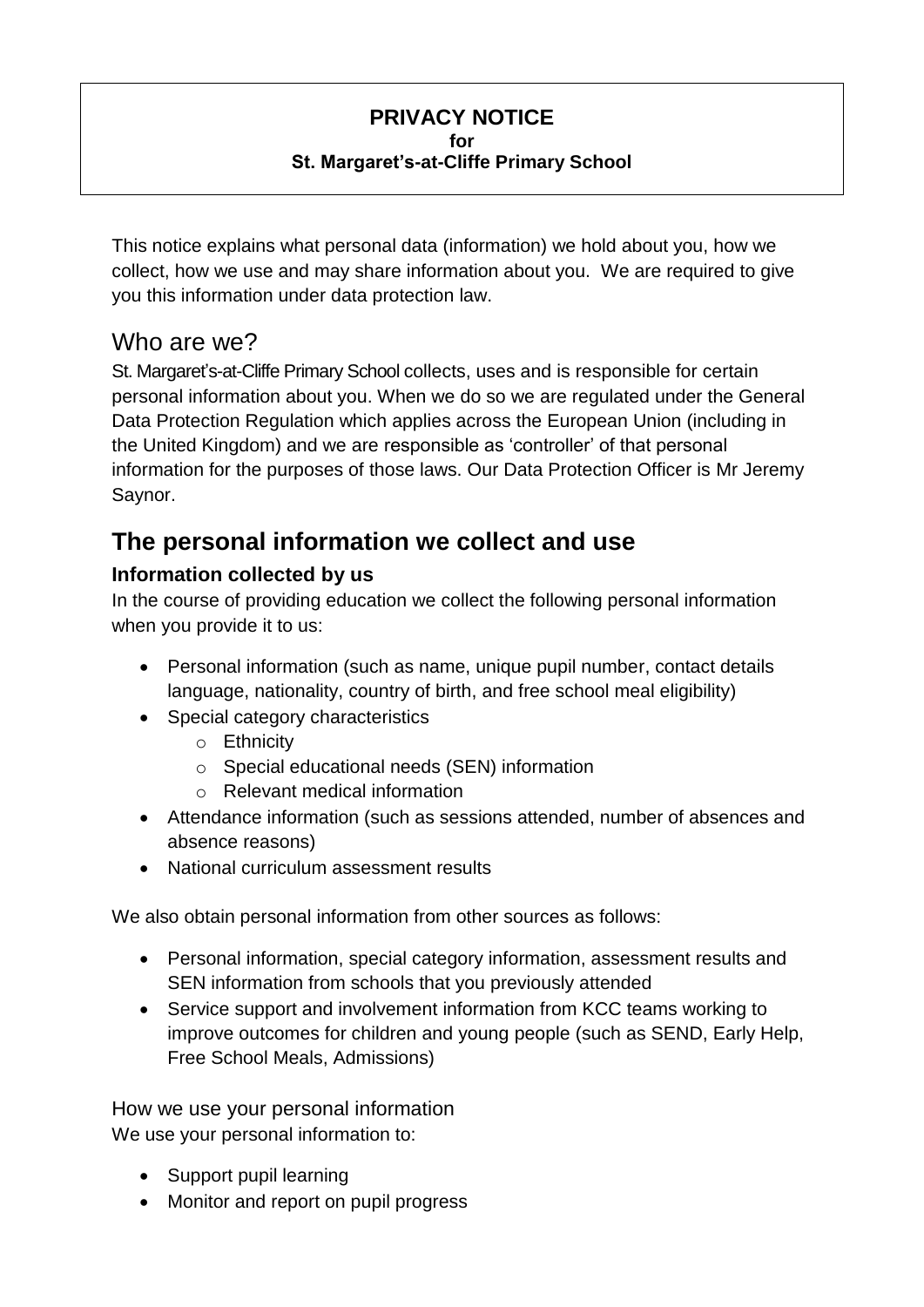- Moderate teacher assessment judgements
- Provide appropriate pastoral care and support services
- Assess the quality of our services
- Comply with the law regarding data sharing
- Support you to decide what to do after you leave school
- Support or improve educational provision
- Ensure no children are missing education
- Support children at risk of permanent exclusion
- Support the primary, secondary and in-year admissions process
- Safeguard children and young people
- Improve the education and services we provide

#### **How long your personal data will be kept**

We will hold your personal information securely and retain it from the child/young person's date of birth until they reach the age of 25, after which the information is archived or securely destroyed.

#### **Reasons we can collect and use your personal information**

We collect and use pupil information under section 537A of the Education Act 1996, section 83 of the Children Act 1989, and to carry out tasks in the public interest. If we need to collect special category (sensitive) personal information, we rely upon reasons of substantial public interest (equality of opportunity or treatment).

If there is processing or sharing that relies on your consent, we will make this clear to you and ensure we seek your consent.

Who we share your personal information with

- Department for Education (DfE) (statutory for school funding and educational attainment policy and monitoring) and other government agencies and local authorities as required (e.g. to resolve funding queries)
- Kent County Council teams working to improve outcomes for children and young people
- Commissioned providers of local authority services (such as education services)
- Schools or colleges that you attend after leaving us
- Local forums with schools and KCC representatives which support in-year fair access processes and support managed moves between schools
- Local multi-agency forums which provide SEND advice, support and guidance (such as Local Inclusion Forum Team (LIFT))
- Partner organisations signed up to the Kent & Medway Information Sharing Agreement, where necessary, which may include Police, school nurses, doctors and mental health workers and Kent Community Health NHS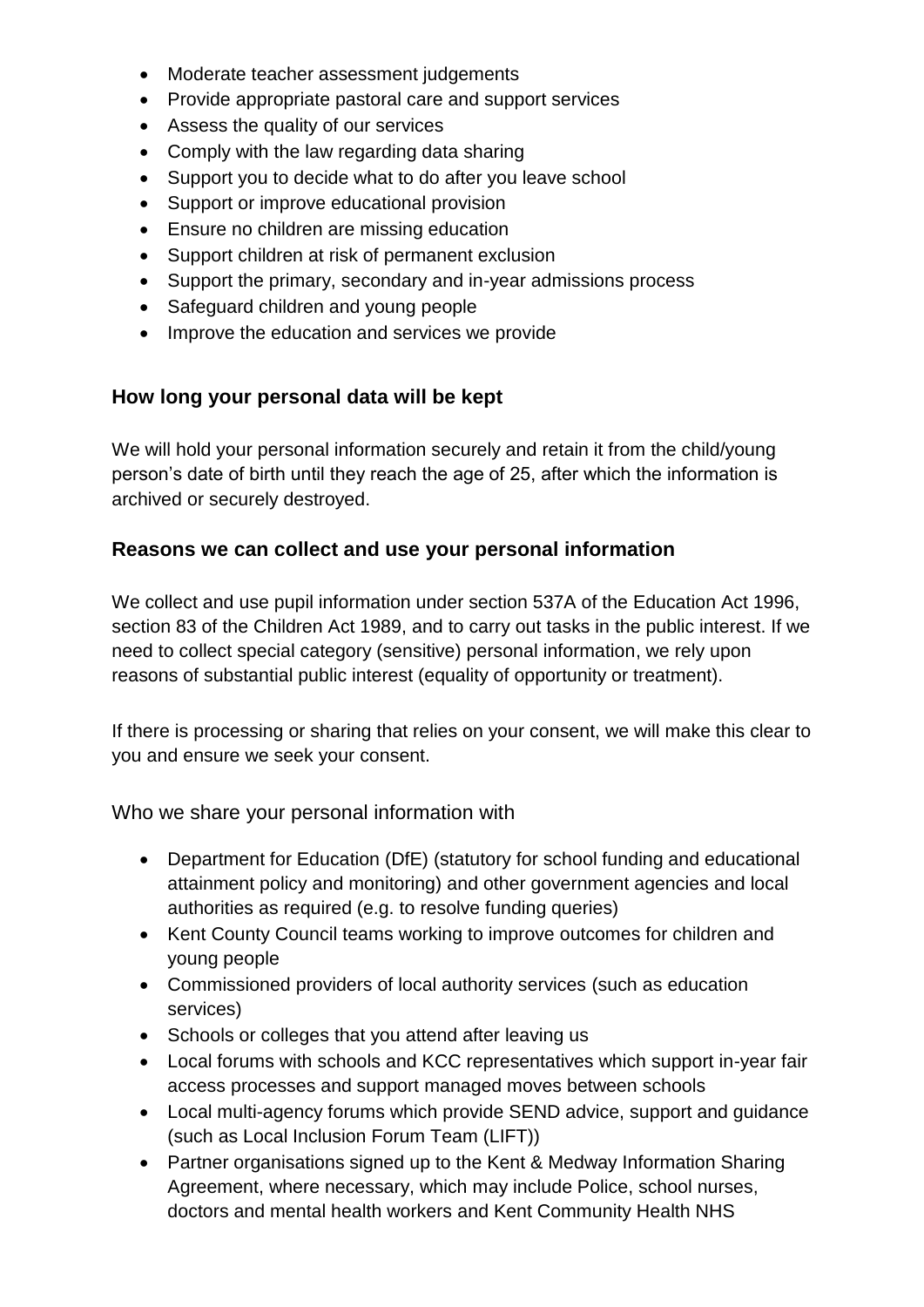Foundation Trust

- Schools in our local collaboration, to enable the moderation of pupil assessment outcomes, to support collaborative working through joint analysis, and ensure children continue to receive appropriate education provision
- KCC has to share information with external moderators (teachers with recent relevant experience) of end of key stage assessments, to meet statutory requirements from the Standards & Testing Agency (STA)
- 2 Simple (Purple Mash & 2Build a Profile education software and website)
- Tucasi cash office (for the purpose of processing payments)

We will share personal information with law enforcement or other authorities if required by applicable law.

We are required to share information about our pupils with KCC and the Department for Education (DfE) under section 3 of The Education (Information About Individual Pupils) (England) Regulations 2013.

#### **The National Pupil Database (NPD)**

The NPD is owned and managed by the DfE and contains information about pupils in schools in England. It provides invaluable evidence on educational performance to inform independent research, as well as studies commissioned by the DfE. It is held in electronic format for statistical purposes. This information is securely collected from a range of sources including schools, local authorities and awarding bodies.

We are required by law, to provide information about our pupils to the DfE as part of statutory data collections such as the school census and early years' census. Some of this information is then stored in the NPD. The law that allows this is the Education (Information About Individual Pupils) (England) Regulations 2013.

The DfE may share information about our pupils from the NPD with third parties who promote the education or well-being of children in England by:

- conducting research or analysis
- producing statistics
- providing information, advice or quidance

The DfE has robust processes in place to ensure the confidentiality of our data is maintained and there are stringent controls in place regarding access and use of the data. Decisions on whether DfE releases data to third parties are subject to a strict approval process and based on a detailed assessment of:

- who is requesting the data
- the purpose for which it is required
- the level and sensitivity of data requested: and
- the arrangements in place to store and handle the data

To be granted access to pupil information, organisations must comply with strict terms and conditions covering the confidentiality and handling of the data, security arrangements and retention and use of the data.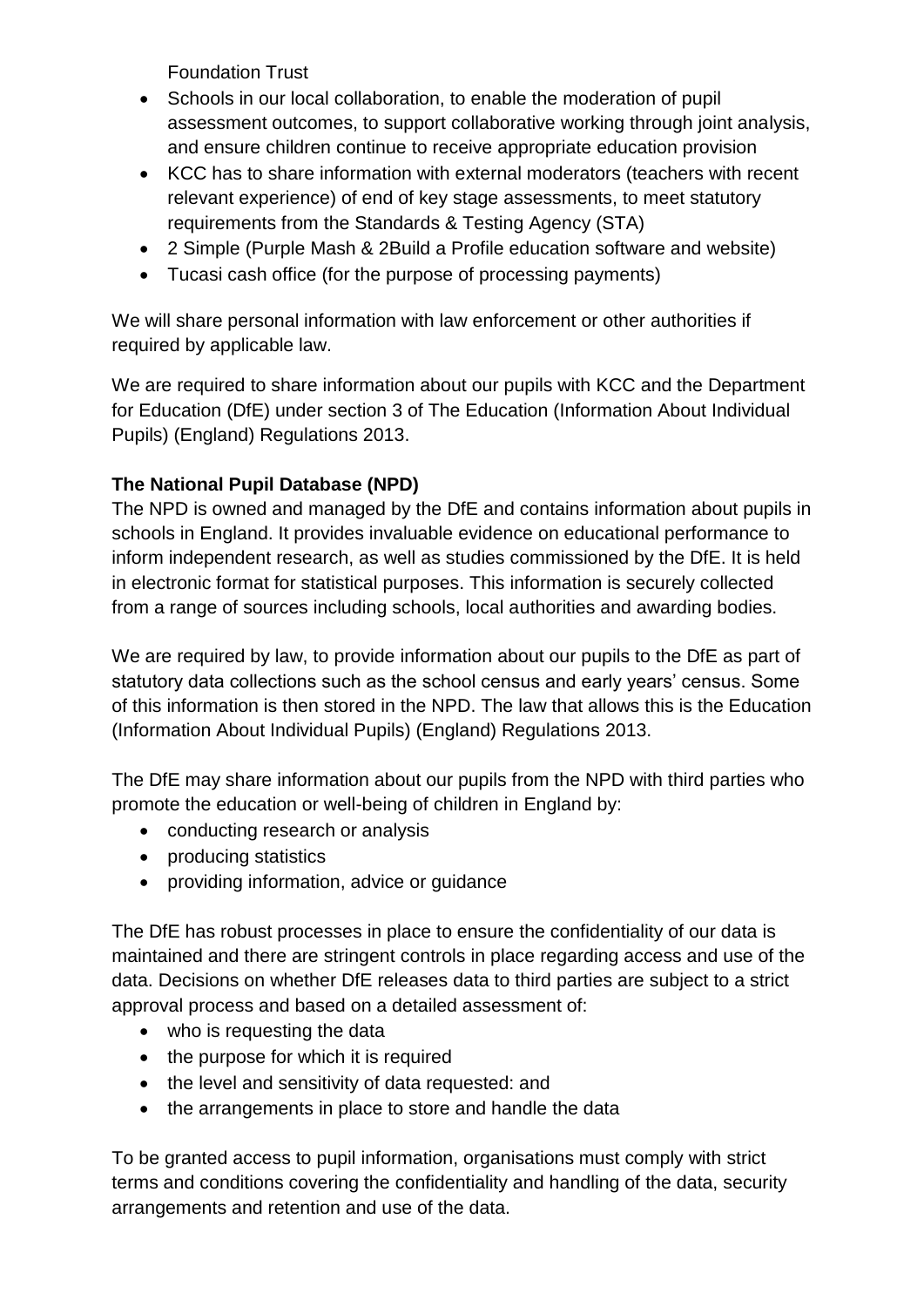## Your Rights

Under the GDPR you have rights which you can exercise free of charge which allow you to:

- Know what we are doing with your information and why we are doing it
- Ask to see what information we hold about you (Subject Access Requests)
- Ask us to correct any mistakes in the information we hold about you
- Object to direct marketing
- Make a complaint to the Information Commissioners Office
- Withdraw consent (if applicable)

Depending on our reason for using your information you may also be entitled to:

- Ask us to delete information we hold about you
- Have your information transferred electronically to yourself or to another organisation
- Object to decisions being made that significantly affect you
- Object to how we are using your information
- Stop us using your information in certain ways

We will always seek to comply with your request however we may be required to hold or use your information to comply with legal duties. Please note: your request may delay or prevent us delivering a service to you.

For further information about your rights, including the circumstances in which they apply, see the guidance from the UK Information Commissioners Office (ICO) on individuals' rights under the General Data Protection Regulation.

If you would like to exercise a right, please contact Mr Jeremy Saynor, Data Protection Officer,

### Keeping your personal information secure

We have appropriate security measures in place to prevent personal information from being accidentally lost, or used or accessed in an unauthorised way. We limit access to your personal information to those who have a genuine business need to know it. Those processing your information will do so only in an authorised manner and are subject to a duty of confidentiality.

We also have procedures in place to deal with any suspected data security breach. We will notify you and any applicable regulator of a suspected data security breach where we are legally required to do so.

# **Who to Contact and Where to go for Further Information**

Please contact Mr Jeremy Saynor (Data Protection Officer) or Mrs Lorraine Windsor (Business Manager St. Margaret's-at-Cliffe Primary School, Sea Street, Dover, Kent, CT15 6SS) to exercise any of your rights, or if you have a complaint about why your information has been collected, how it has been used or how long we have kept it for.